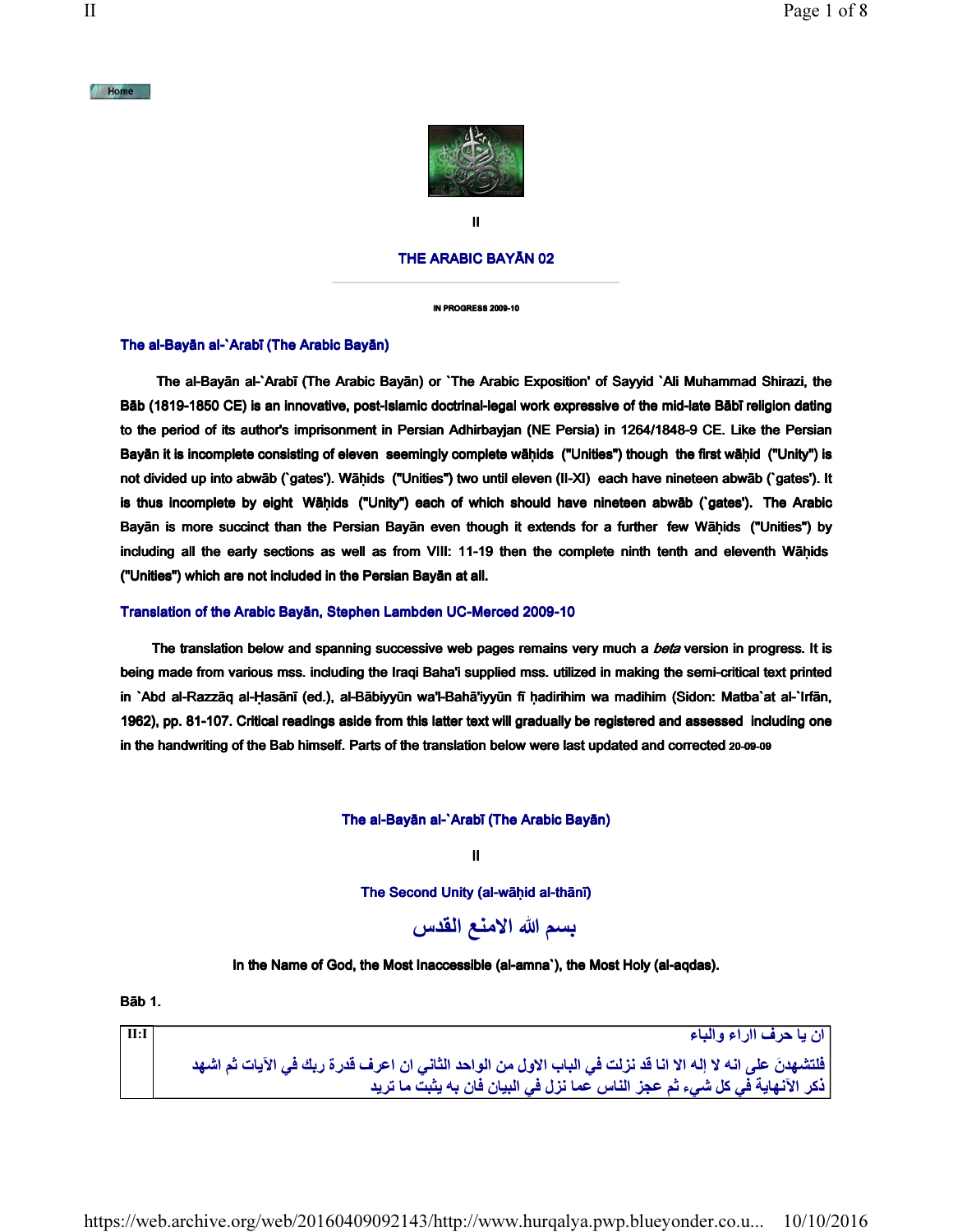O Letter "R" and "B" (ḥarf al-rā' wa'l-bā')! Bear Thou witness that that there is no God except I, Myself. I indeed sent down what is in the first Gate (bāb) of the second Unity (al-wāḥid al-thānī). Know [then] the Power (qudrat) of Thy Lord in the verses (al-āyāt). Then witness the Dhikr (messianic Remembrance) of the Finality [Eschaton] (dhikr al-ānhiyya) in all things (kull shay'). Then [witness] the impotency of the people [to replicate, comprehend] (`ajz al-nās) what was sent down in the Bayān. By means of it / Him [the Bayān/ the Bab] He confirms what Thou do intend.

# Note of translator.

O Letter "R" and "B" (ḥarf al-rā' wa'l-bā'). This indicates the Qur'anic name of God Rabb or "Lord" and the Bab as the eschatological manifestation of the Deity. This because his personal, parentally bestowed name has the same abjad numerical value as "Lord" (Rabb = 202 ). The personal name of the Bab is `Alī Muhammad (= abjad `Ali = 70+30+10  $= 110 +$  Muhammad = 40+8+40+4 = 92 Total = 110+92 = 202).

#### Bāb 2.

ثم في الثاني لم يحط بعام اابيان الا اياك في آخيريك ثم اولنك اومن شهد على ما اريد فيه فإن اولئك هم الفائزون مع ا

#### Now for the Second [Gate].

 One cannot encompass the gnosis [knowledge] of the Bayān (`ilm al-bayān) unless thou be in thy ultimate stage [of maturity] (al-ākhirī). Then such persons, or whosoever testifies unto whatsoever is intended therein [i.e. the Bayan], are both considered such as have attained [the goal].

Bāb 3.

ثم في الثالث ما اذنت احداً ما يفسر الا بما فسرت قل كل الخير يرجع الى و دون ذلك الى حرف النفي داك علم II:III البيان ان انتم تعلمون ثم الخير يذكر الى منتهى الذر في علم المتقين ثم دون الخير في منتهى بما تشهد على دون المخلصين. فلتقرئن آية الاولى ان انتم تقدرون. ثم كل ذلك مثل هذا ان انتم تعلمون . كل ذلك اسم الاقدس في آحر العدد ان انتم تشهدون ذلك من يظهره الله ان انتم اذا شاء الله لتوقنون

# Now for the Third [Gate].

I have not given anyone permission to make commentary save in line with that which I have expounded. Say: `All that is good (al-khayr) returns unto Me'. All else returns unto the letter of negation (ḥarf al-nafī). Such is the gnosis [knowledge] (`ilm) of the Bayān (Exposition) [as thou would realize] if thou were to be among such as are informed. Then [furthermore] the good (al-khayr) is recollected through the quintessential human reality (muntahā aldharr) though the gnosis [knowledge] of the God fearing [pious] (fi `ilm al-mutaqīn). Then what is other than good [is similarly found] in the quintessential nature (fi'l-muntahā) just as thou do witness relative to such as are insincere (dūn al-mukhliṣūn).

 So be sure to recite the primordial verse [of affirmation in the Qur'ān] (āyat al-awalī) [Q. 7:172 balā shahidnā "Yea! Verily we [humanity] do testify!"] if thou desire to be among those predetermined (taqdirūn). Wherefore is all of that [pre-eternal past] the similitude [prefiguration] (mithl) of this [eschatological present] [as thou would realize] if thou were to be numbered among such as are informed. All of that is [furthermore, an expression of] the Most Holy Name (ism al-aqdas) at the ultimacy of enumeration (akhir al-`adad = the last intiger = nine? cf. `In the year nine thou shall attain unto all al-khayr "good") [as thou would realize] if thou were to befittingly bear witness. The same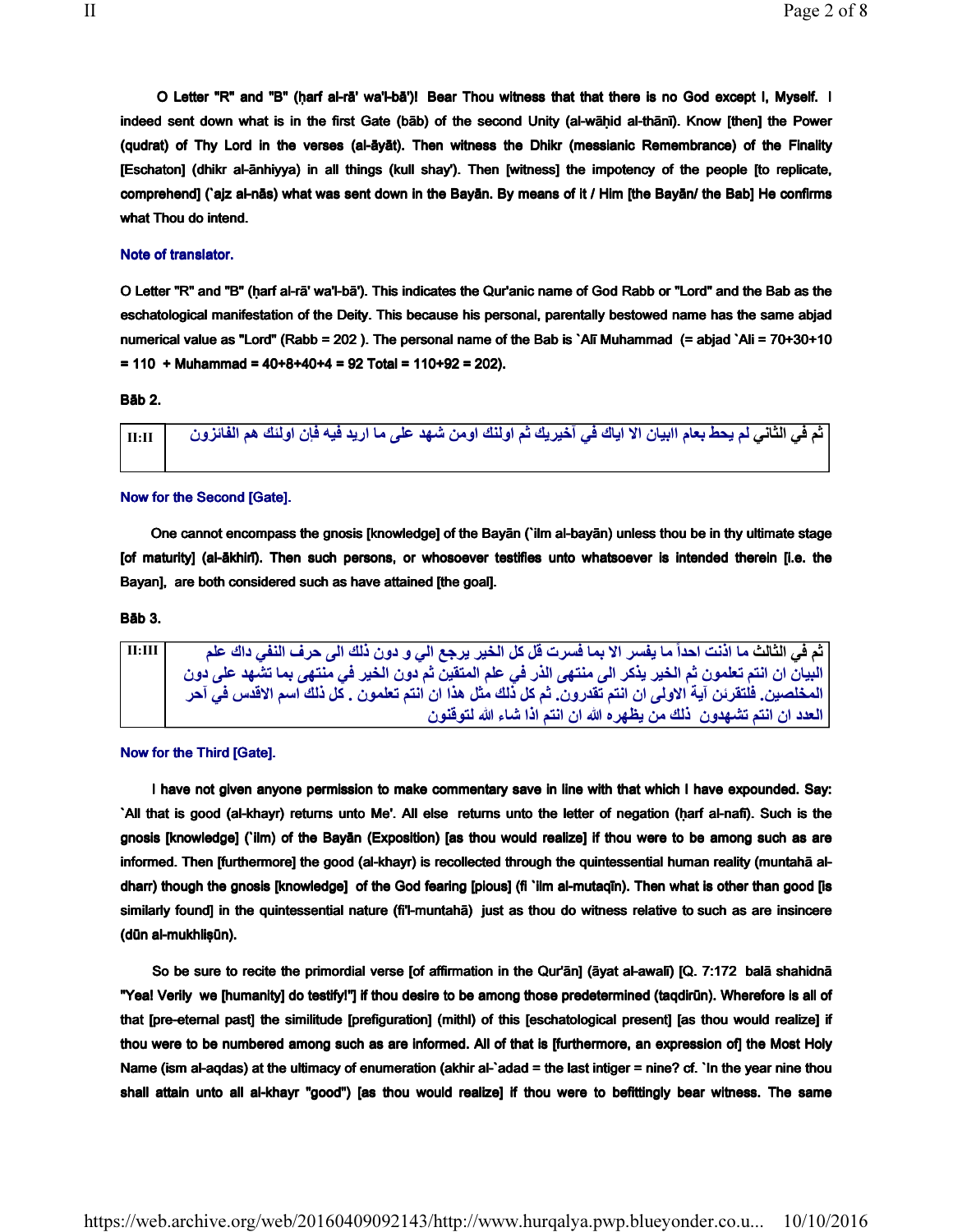[expression of ultimate al-khayr = "Good"] is Man yuẓhiru-hu Allāh (the messianic 'Him Whom God shall make manifest') as thou would indeed be assured if it conform to what God hath willed.

## Bāb 4

| $\vert$ II:IV $\vert$ | ـ ثم في الرابع ما فرطنا في الكتاب من شيء ان انتم بمن يظهره الله تؤمنون |
|-----------------------|------------------------------------------------------------------------|
|                       |                                                                        |

# Now for the Fourth [Gate].

We do not exaggerate in the Book about anything [as thou would realize] if thou were to be numbered among such as believe in Man yuẓhiru-hu Allāh (the messianic 'Him Whom God shall make manifest').

## Bāb 5

| $\mathbf{H}:V$ | ٍ ثم في الخامس ما نزل الله من حروف الا وله روح انتم بعلم البعد تحزنون ثم بعلم القرب تفرحون ان تقرئن النفي         |
|----------------|-------------------------------------------------------------------------------------------------------------------|
|                | فتفنينُهم هذا ما يثمر عند الله ان انتم تدركون. وان تتلون الإثبات لنثبتنه بهذا ما يثمر عند الله ان انتم تقدرون .   |
|                | وانما الاول الذان انتم باذن تقردون . كل الاحرف يرجع اليهما ان انتم تبصرون . لا تقولوا لا إله الا الله وانتم عرش ا |
|                | الاثبات لا تثبتون. هذا اخذ الله عنكم وهذا رضوان الله للمقربين                                                     |

# Now for the Fifth [Gate].

God did not send down of the letters (ḥurūf) incorporating the  $\frac{1}{1}$  "except" (ilā) [of the shahāda = "there is no God except God] [without] His being the [their Ultimate] Spirit [Essence] (rūh). Wherefore should thou (pl.) [be moved to] weep at the [thought of the] knowledge of the remoteness (bi-`ilm al-bu`id) [implied by the negation]! Thereafter thou should rejoice in the knowledge of the [possibility of] proximity (bi-`ilm al-`qurb) [through the theistic affirmation, of the shahāda]. Indeed, if thou should recite the [letters of] negation (al-nafi) [the first part of the shahāda = "There is no God"] forthwith thou should nullify them! Such is what bears fruit before God [as thou would realize] if thou should come to [truly] comprehend. And if thou should recite the [words of theistic] affirmation (al-ithbāt) [the latter part of the shahāda] thou would indeed proffer [acceptable] confirmation [of God]. Such indeed is what bears fruit before God [as thou would realize] if thou should be so empowered.

 Wherefore is it the case that what has priority (al-awwal) is the [whole] Syzygy [Duality] (al-dhān) [of the shahāda] [as thou would realize] if thou should be granted leave to draw nigh [unto God]. All the [twelve] letters (ḥurūf) [of the shahāda] return unto this Syzygy [Duality of the two aspects of the shahāda] [as thou would realize] if thou were truly insightful. Thou (pl.) shall in no wise recite الله الإله الإ الله الأله ("There is no God except God") without thereby making affirmative confirmation of the Throne of [Divine] Affirmation (`arsh al-ithbāt). This [shahāda formula] is assuredly that [within which] God withdraws from you [in the negation of `There is no God'] and this is [also what He declares representative of theistic affirmation as the `but God' of] the Riḍwān (the `Repose of Paradise') of God for those who are nigh unto God (al-muqarrabīn).

Bāb 6

ثم في السلاس ما نزلنا نكر خير في البيان الا لمن نظهره يوم ااقيامة بآياتي لعلكم اياه تنصرون . ولا من دون مسحى ا نكر خير الا لمن لا يسجد له لتجعلن من الساجدين . وان بمثل ذلك نزلنا القرآن من قبل ولكنكم كنتم عن مرادي محتجبين . ذلك ما طاف الليل والنهار عليه ثمانية واحد وانتم به في العبادة تتوحدون ، وكنتم عن سره بعد ما قضى لحتحبين . ذلك ميزان الـهدى في البيان انتم بـه موَمنون ، الى حين مـا يشرق شمس الـعلا ذلك من يظهره الله .ان تعملن به المؤمنون . وانتم في الرضوان خالدون والا انتم فانيون

Now for the Sixth [Gate].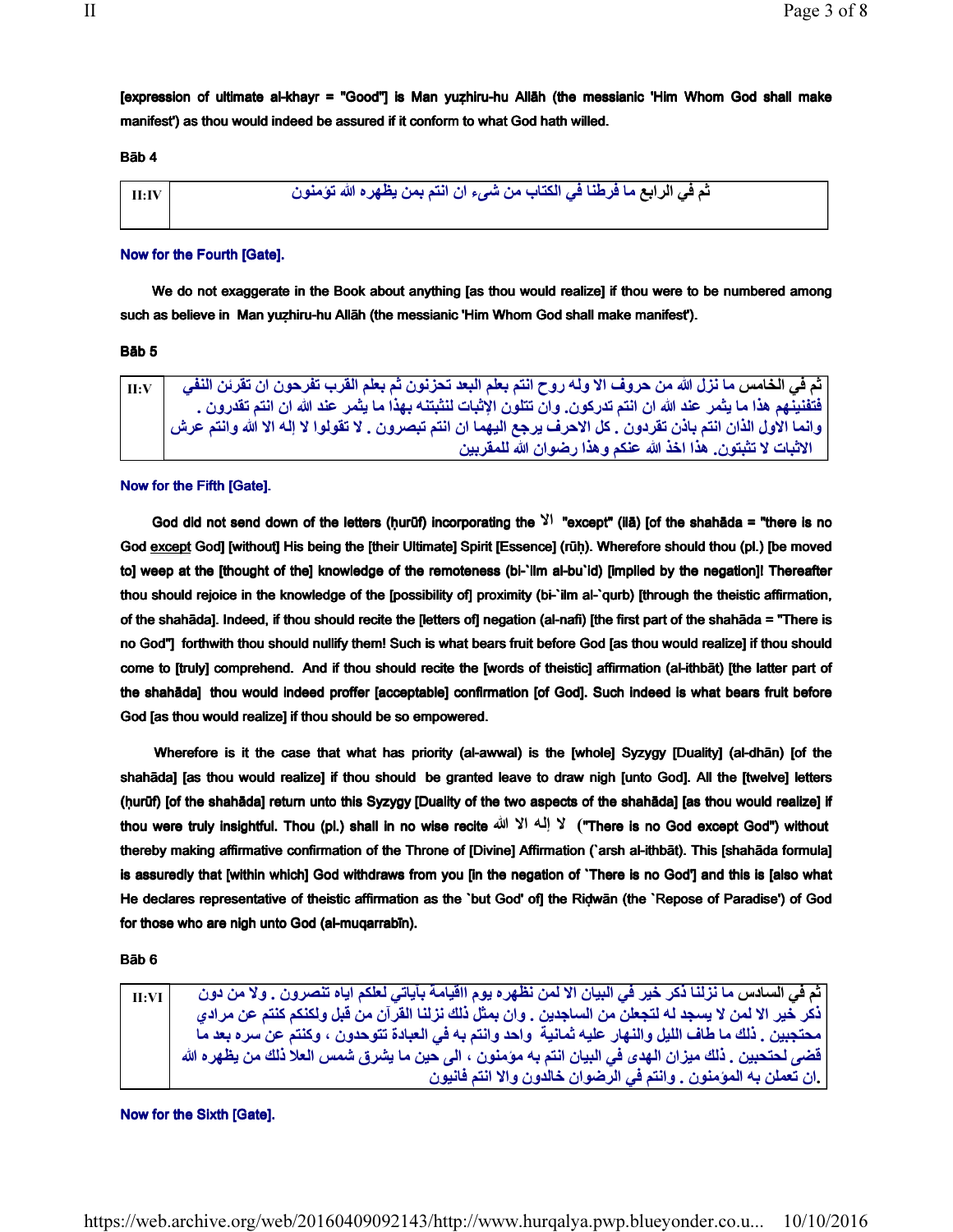We did not send down the [messianic] Dhikr of the Good (dhikr al-khayr) in the Bayān save for the sake of Him whom We shall make manifest (man nuẓhiru-hu = the messianic 'Him Whom God shall make manifest') on the Day of Resurrection (yawm al-qiyāma) with My verses. This perchance thou might assist Him in victory. There is nobody aside from the Dhikr of the Good (dhikr al-khayr) except that One [Satan] who refused to prostrate before him [Adam/ the Dhikr/ Man yuẓhiru-hu Allāh, the messianic 'Him Whom God shall make manifest') such that thou might assuredly be numbered among such as did prostrate [before Him] (al-sājidīn). This is the like of what We sent down the Qur'ān aforetime although thou were veiled from My intention. It is that about which night and day do circumambulate to the number of eight wāḥids (unities) [8x19= 152?]. And yet thou, in a state of servitude (al-`ibādat) before Him, do [strive for] unity despite remaining ever veiled with respect to what He decreed respecting His mystery (sirr). Such is the Balance of Guidance (mīzān al-huda) in the Bayān [as thou would realize] if thou were to [truly] believe in Him. This until the moment (ḥīn) [abjad 68], that is, when the Sun of Exaltedness (shams al-`alā) shall radiate forth for this is [the time of the manifestation of] Man yuẓhiru-hu Allāh, 'Him Whom God shall make manifest' [as thou would realize] if thou were to [really] act in accordance with belief in Him. If so thou would be [established] within the Riḍwān of Immortality (the `Repose of Immortality')! Otherwise thou will find thyself to be numbered among those obliterated [annihilated] (fāniyyūn).

#### Bāb 7

| $\vert$ II:VII | ثم السابع يوم القيامة على ما انتم تدركون . من اول ما يطلع شمس البهاء الى ما يغرب خير في كتب الله عن        |
|----------------|------------------------------------------------------------------------------------------------------------|
|                | كل الليل ان انتم تدركون ما خلق الله من شيء الا ليومنذ اذ كل للقاء الله ثم رضائـه يعملون . وفي يوم القيامـة |
|                | يدرك هذا ظاهرا. فلتنتظرن فإنا كنا منتظرين . ولكنكم لله تعلمون . ولقد قرب الزوال وانكم انتم ذلك اليوم لا    |
|                | تعرفون ومن يكن لقائه ذات لقائي لاترضين له ما لا يرضي نفس لنفس فلتذكرن حرف الآخر ثم حدكم تعلمون             |

### Now for the Seventh [Gate].

This concerns of Day of Resurrection (yawn al-qiyāma) according to thy level of comprehension. From the [very] commencement of the rising up ["Day" of the] of the Sun of Bahā' (Glory) until [the time of] its setting is [a period] better (khayr) in the Book of God (kitāb Allāh) than every "Night" (al-layl). God did not create any single thing (min shay') save for this Day when all shall be capable of attaining the Meeting with God (liqā' Allāh) then [actualizing] His good pleasure (riḍā'). And on the Day of Resurrection (yawm al-qiyāma) this shall come to pass outwardly (zāhir <sup>an</sup>). So be diligently observant! for We are among the eagerly awaited although thou are [to be numbered] before God among those who prevaricate. The [time of the] setting [declension] of the Sun [of Truth] (alzawāl) hath drawn nigh though thou art incapable of apprehending [the nature of] that [eschatological] Day (alyawm). And whatsoever be counted the Encounter (liqā') with Him is the very essence of the Meeting with Me (dhāt liqā'ī)! So be not satisfied in contentment before Him that He should be dissatisfied with any person confronted by the [Divine] Logos-Self [of God]. So call thou to mind the Ultimate Letter [Letter of the Eschaton] (ḥarf al-ākhir) for then thou will have attained thy limit!

## Bāb 8

| II:VIII | ثم الثّامن قد فرضت الموت على كل شيء عند ظهور ي عن دون حبي وما ا بدء من امر ي فان ذلك ما ينفعكم          |
|---------|---------------------------------------------------------------------------------------------------------|
|         | ويخرجنكم من النار الى النور ذلك الافق الاعلى ان انتم تدركون ذلك موت في الحيوة ان انتم كلتيهما في الحياة |
|         | لتدركون                                                                                                 |

## Now for the Eighth [Gate].

It hath been ordained that death (al-mawt) overtakes all things [everything] (`alā kull shay') nigh My Theophany [Manifestation] (`ind zuhūrī), things aside from My love (hubbī). And whatsoever is [subsequently] generated through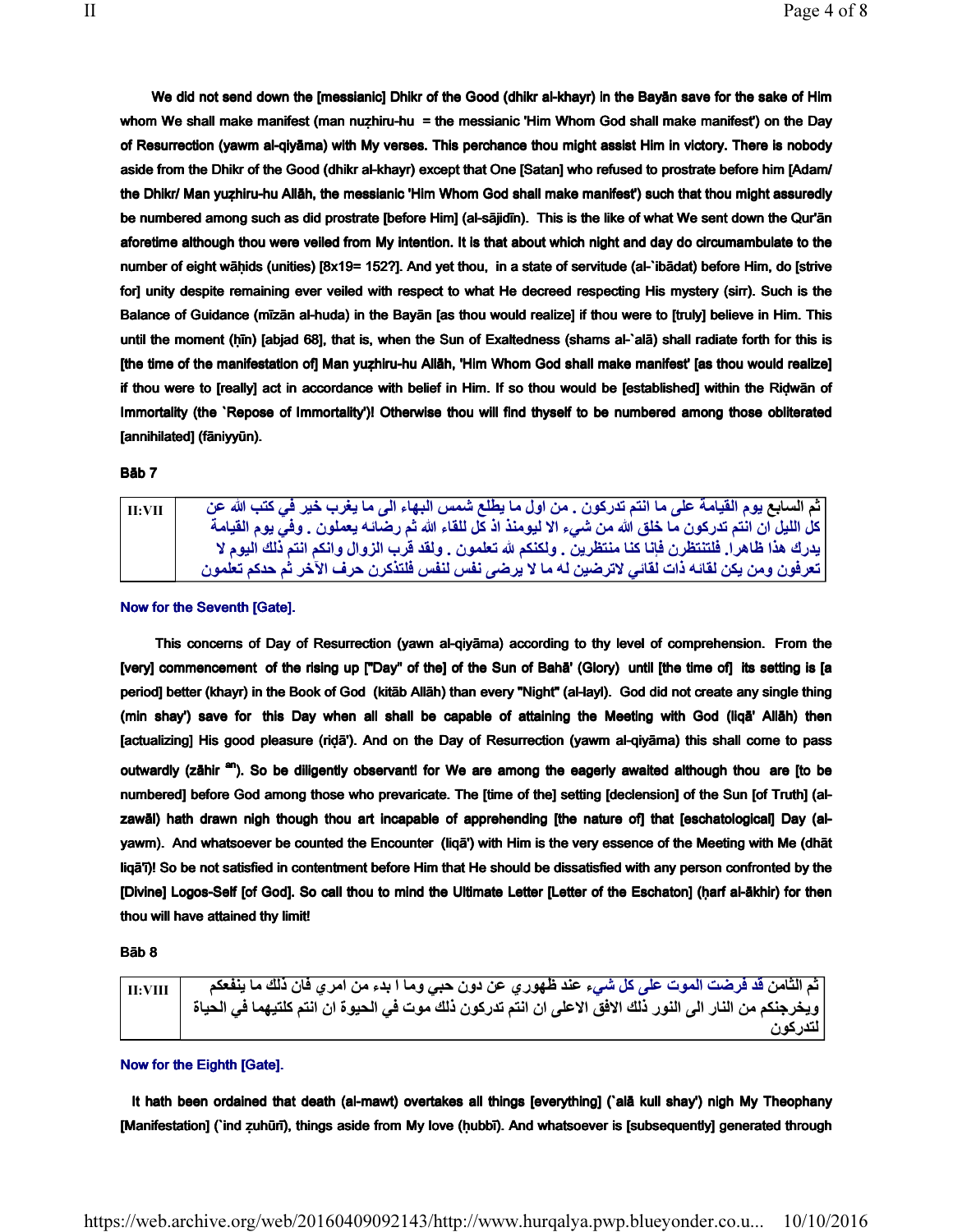My Command (amrī) benefits thee in that it withdraws thee from hellfire (al-nār) unto that light (al-nūr) which is the Supreme Horizon (al-ufq al-a`lā) [as thou would realize] if thou should prove able to comprehend. That is a "death" (mawt) which occurs in "life" (fī'l-ḥayat) if thou be of such as truly comprehended the totality of these dual dimensions of reality during thy lifetime.

# Bāb 9

 $_{\rm XII:I}$  إن حرف السين قبركل من آمن به يوم القيامة كل يبعثون قل انه لحق لا ريب فيه وانه بما يقول النقطة  $_{\rm II:II}$ يبعث ذلك من تقدير المهيمن القيوم

#### Now for the Ninth [Gate].

The Letter  $\cup$ " ("S", "Sin"; harf al-sīn) is the "grave" (qabr) of all who have believed in Him on the Day of Resurrection (yawm al-qiyāma); [the grave] of all who were raised up [resurrected]. Say: He, verily, is the True One! No doubt is there about that. It was on account of the [declarative] utterance of the Point (al-nuqṭa) that they were raised up through the foreordainment of the [One who is the] Help in Peril, the Self-Subsisting (taqdīr al-muhaymin alqayyūm).

## Note of translator

The Bab here and elsewhere equated the nineteen letters of the Basmala (= Bismi'llah al-Rahman al-Rahim) with himself and his first disciples, the Hurūf al-Hayy or Letters of the Living (abjad numerical value of (Ar.) hayy = 18+1=19). The second letter of the basmala is the Letter  $\vee$  ("S", "Sin"; ḥarf al-sīn) which represents the `First letter of the Living' after the Bab who is the letter "B". The other eighteen subsequent letters are the other successive eighteen letters of the basmala. Thus Mulla Ḥusayn Bushru'i (d. 1849), the first Letters of the Living', is the second letter  $\cup$  ("S", "Sin"; ḥarf al-sīn), the second letter of the nineteen letter Basmala. Because he was the first to come to faith in the Bab or to be resurrected to new life he symbolizes the "grave" (al-qabr) of unbelief from which persons emerge into the life of faith. All humanity was spiritually "dead" just before the Bāb declared his prophetic mission; including Mullā Ḥusayn who was then in the "grave" of unbelief. When he came to faith he and all humanity symbolically arose from the "dead" on the Day of resurrection (yawm al-qiyāma). This is reminiscent of some of the the New Testament texts in which "dying" with the resurrected Christ and coming to faith through his resurrection is directly or indirectly spoken about; especially in certain of the Pauline letters, "As in Adam all die, so in Christ shall all be made alive". Having said this I am not suggesting New Testament influence upon the Bab.

 In a footnote to the 1865 Gobineau translation (fn. 5 pp. 406-7) it is pointed out that the threefold spelling out of the name of the letter  $\cup$ " ("S", "Sin"; harf al-sīn = s+y+n) has a numerical value of 361 though this should be 360.

Bāb 10

ثم العاشر ما سئل العبد عمن يظهر ذلك ما .سئل في القرآن ان انتم بالحق تحبيبون . ذلك قول الملك من عند الله | II:X ً أن انتم بآيات الله توقنون . ذلك آيات من يظهر ه الله ثم ظل التاسع مثل ظل العاشر تستدلون

#### Now for the Tenth [Gate].

 This concerns what the servant (al-`abd) asked about the [eschatological] manifestation [parousia] of that One who shall appear just as it was asked in the Qur'ān [as thou would know] if thou were to be numbered among those beloved. Such is the utterance of the Sovereign (qawl al-mulk) on the part of God [as thou would know] if thou were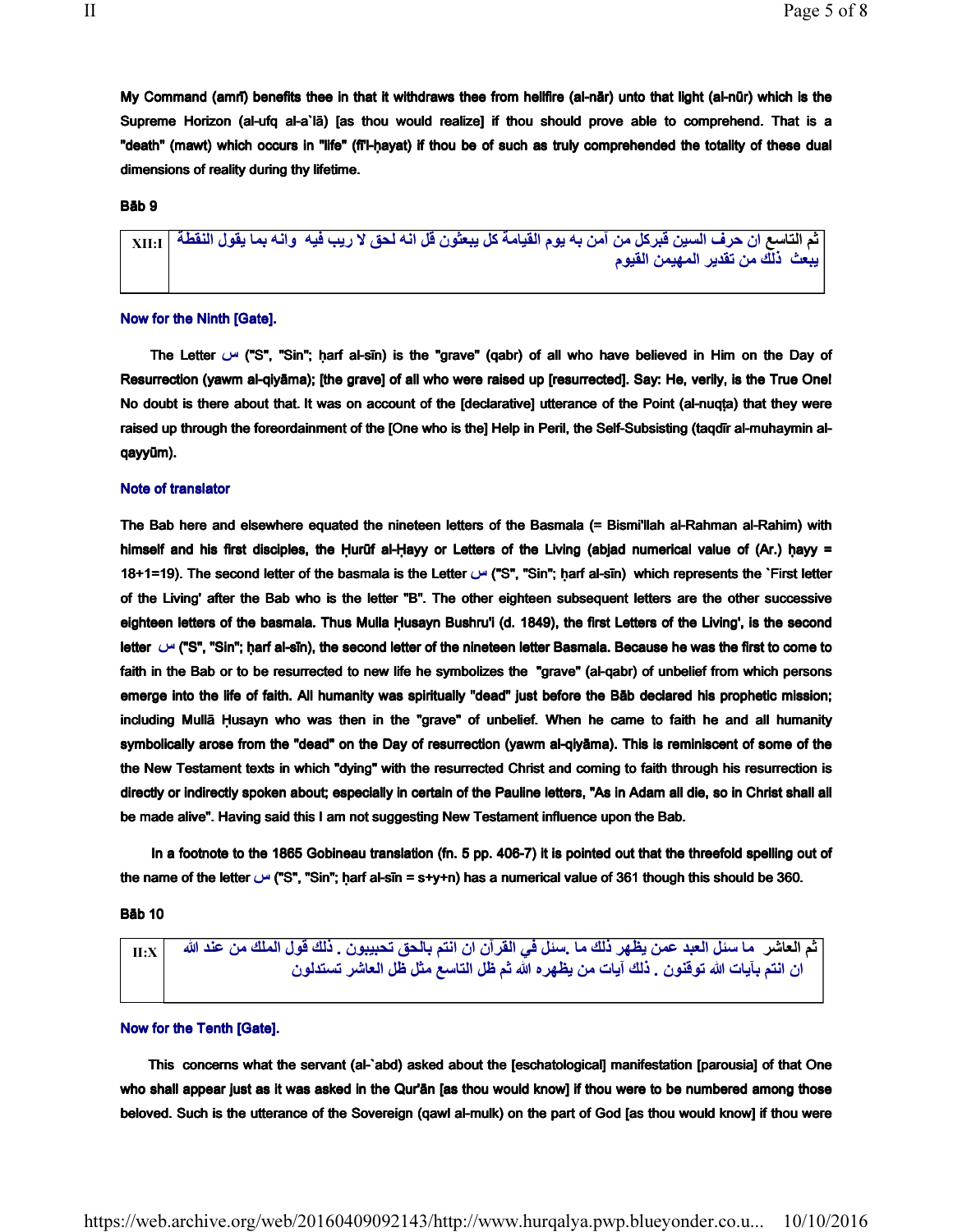to be among those assured regarding the verses of God (āyāt Allāh). They are [in fact] the verses of Man yuẓhiru-hu Allāh ("Him whom God shall make manifest"). Then shall the shadow of the ninth (ẓill al-tāsi`) be even as the likeness of the shadow of the tenth (ẓill al-`āshir) [as thou would know] should thou [be engaged in collecting] testimonial evidences.

Bāb 11

| ثم الواحد من بعد العشر ان البعث مثل القبر حق يبعت الله من يشاء عن انفس الأحياء من خلقه بما يحكم مظهر    II:XI |
|---------------------------------------------------------------------------------------------------------------|
| نفسه كذلك انتم يوم القيامة بما ينطق من يظهر ه الله يبعثون                                                     |

#### Now for the Eleventh [Gate].

 This [section declares] that rising up [resurrection] (al-ba`ath) is the likeness of the grave (al-qabr). The Reality is that God raises up whomsoever He wills among the persons [souls] of the regenerated [enlivened, now living] (anfus al-iḥyā') among His creatures. This since He ordains the [moment of the theophany of] His Logos-Self (maẓhar nafsihi) [on earth on the Day of Resurrection]. Wherefore is it that thou, on the Day of Resurrection (yawm alqiyāma), are raised up [to new life] on account of the crying out [initial declaration] of Man yuẓhiru-hu Allāh ("Him whom God shall make manifest").

Bāb 12

ثم الثا في من بعد العشر ذكر الصراط حق وا نتم به لتمرون . ذلك امر من يظهره الله ان انتم يوم الظهور به مسمح II:XII تعملون . قل كل من قبل انتظروا يومي فإذا ظهرت بماهم به دينهم يثبت فإذا عند الصراط كلهم واقفون . ذلك صمتهم في الحق ان انتم تدركون

## Now for the Twelfth [Gate].

This [section] concerns that the status of the Sirāt ("Bridge", "Path"), which is indeed a Reality (hagq). Thou should indeed [strive to] pass over it! Such is the command of Man yuẓhiru-hu Allāh ("Him whom God shall make manifest") if thou, on the Day of His theophany [Manifestation], be obedient to Him. Say: `All aforetime were expecting My Day (yawmī) yet when it was made manifest they remained affixed in their [own previous] religion. Wherefore were they all at a standstill (wāqifūn) about the Ṣirāṭ ("Bridge", "Path")! Such is their silence before the Truth [as thou would know] if thou were to be numbered among such as understand.

Bāb 13

| - II:XIII | [ثم الثالث من بعدالعشر ذكر الميزان ذلك من يظهره الله يتقلب الحق معه مثل ما يتقلب الظل مع الشمس فإذا |
|-----------|-----------------------------------------------------------------------------------------------------|
|           | انتم بالبيان والشهداء لتوزنون                                                                       |

#### Now for the Thirteenth [Gate].

This [section] concerns that the status of the mīzān ("Balance") [for eschatological Judgment] which is Man yuẓhiruhu Allāh ("Him whom God shall make manifest"). In association with Him Reality-Truth-Deity (al-haqq) is transformed just as shade (al-ẓill) is transformed by the sun (al-shams). And when thou art [established] in the Bayān and the witnesses [are summoned] (al-shuhadā') then thou art subject to being weighed [in the mīzān or `Balance of judgment'].

Bāb 14

VII:XI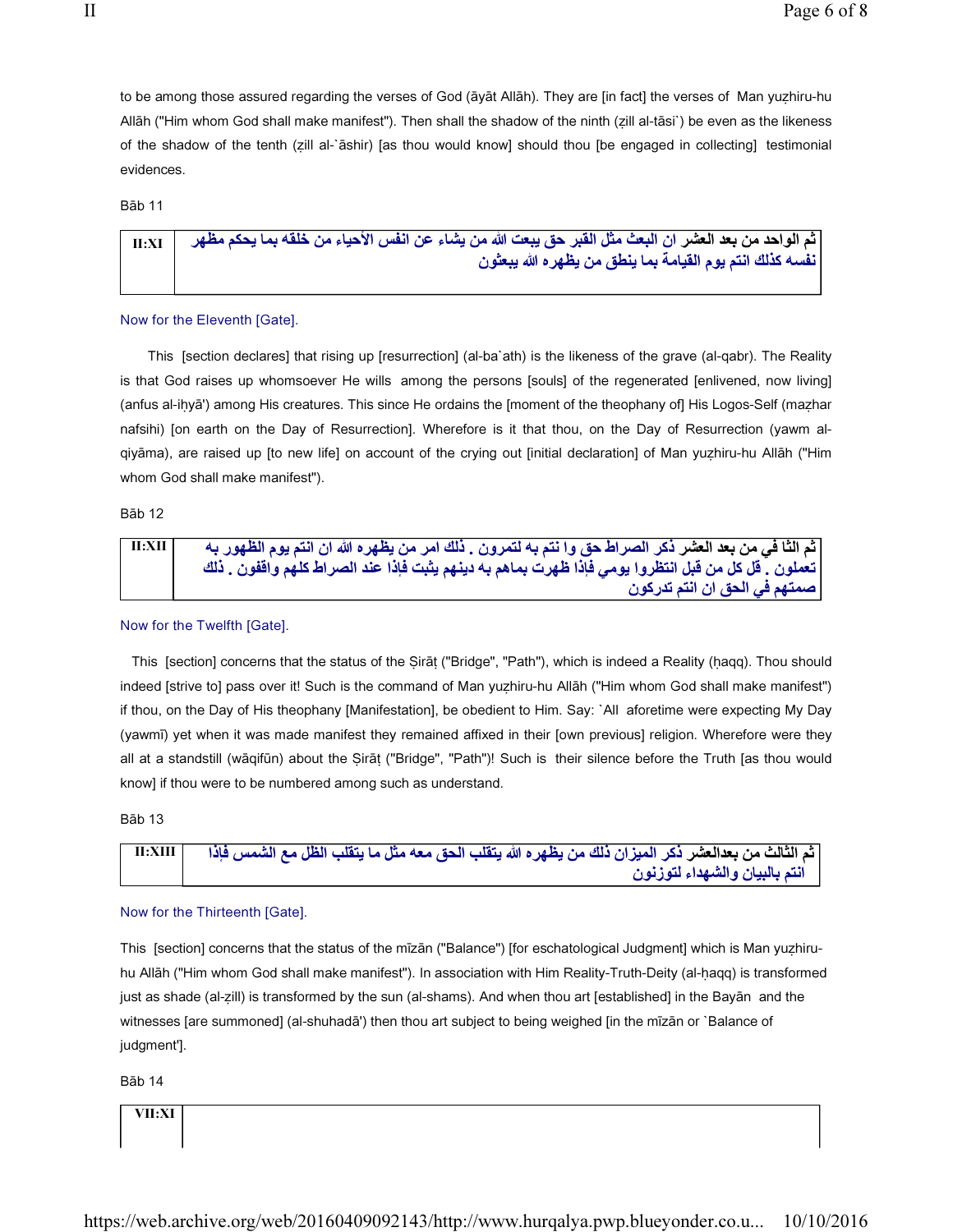ثم الرابع من بعد العشر ذكرالحساب بمثل الميزان لحق وكل ما نزل في البيان ذلك ما يحاسب الله الناس وكل شىء ان يا عبادي فاتقون

# Now for the Fourteenth [Gate].

This [section concerns that the status of the hisab ("Appraisal", "Reckoning") [during eschatological Judgment] which is after the likeness of the [explanation of the] mīzān ("Balance") [for eschatological Judgment] before the True One (li-ḥaqq) when all that hath been sent down in the Bayān is that wherewith God appraises humanity [the people] and every thing (kull shay') [else besides] [as thou would know] if, O My servants, thou were to be numbered among such as are assured.

## Bāb 15

| $ $ VII:X $ $ | ثم الخامس من بعدالعشر     ان الكتاب لحق دلك قول الله   من لساني ان انتم بالحق لتوقنون |  |
|---------------|---------------------------------------------------------------------------------------|--|
|               |                                                                                       |  |

# Now for the Fifteenth [Gate].

 This [section declares] that the Book (al-kitāb) is, assuredly the Truth (li-haqq), the Utterance-Speech of God (qawl Allāh) from My tongue (lisānī) [as thou would know] if thou, in very truth, were to be numbered among such as are assured.

# Bāb 16

| <b>II:XVI</b> | ثم السادس من بعد العشر   ان الجنة حب الله ثم رضاله وان ذلك حق لا عدل له انا كنا فيها خالدين . ما ينسب       |
|---------------|-------------------------------------------------------------------------------------------------------------|
|               | الى في الجنة ذلك ما ينسب الى  من يظهره الله افلا تدخلون وانما النار قبل ان يبدل بالنور نار الله ذلك من      |
|               | ِ يظهر ه الله قبل ان  يعرفكم نفسه انتم في نار  الحب تدخلون فانه لحق لا كفوَ له ان دخلتم. فاذا انتم كل الخير |
|               | ـ تدر کو ن                                                                                                  |

# Now for the Sixteenth [Gate].

 This [section declares] that Paradise (al-jannat) is the love of God (ḥubb Allāh) then His good-pleasure (riḍâ'). Such is the Truth. There is no expression of justice (`adl) that can be compared unto it. Thereby [in line with its truth] can we be numbered among such as may be accorded immortality (khālidīn). Whatsoever has no relationship with Me in Paradise (al-jannat) the same has no relationship with Man yuẓhiru-hu Allāh ("Him whom God shall make manifest"). How then could such [unconverted] persons possibly enter therein [Paradise]? Unless, that is, hellfire (alnār) had previously been transformed into that Light (al-nūr) which is the Fire of God (nār Allāh) which is [also] Man yuẓhiru-hu Allāh ("Him whom God shall make manifest"). Even before He acknowledges thee Himself thou may be within the Fire of love (nār al-hubb) [=Paradise] which others may [also] have entered. He indeed is assuredly the True One! There is no one equal (kufu') with Him! This much thou would know if thou were to be numbered among such as have entered [Paradise]. Then shall thou be [counted among] such as have comprehended [that which is] "all good" (kull al-khayr).

Bāb 17

| $\parallel$ II:XVII $\parallel$ | ثم السامع من بعدالعشر ذكر النار لمن احب ذكر من لم يؤمن بمن يظهره الله ذلك من لا آمن قبل من ينسب |
|---------------------------------|-------------------------------------------------------------------------------------------------|
|                                 | اليه ينسب الى النار ان يا عبادي فاحذرون                                                         |

Now for the Seventeenth [Gate].